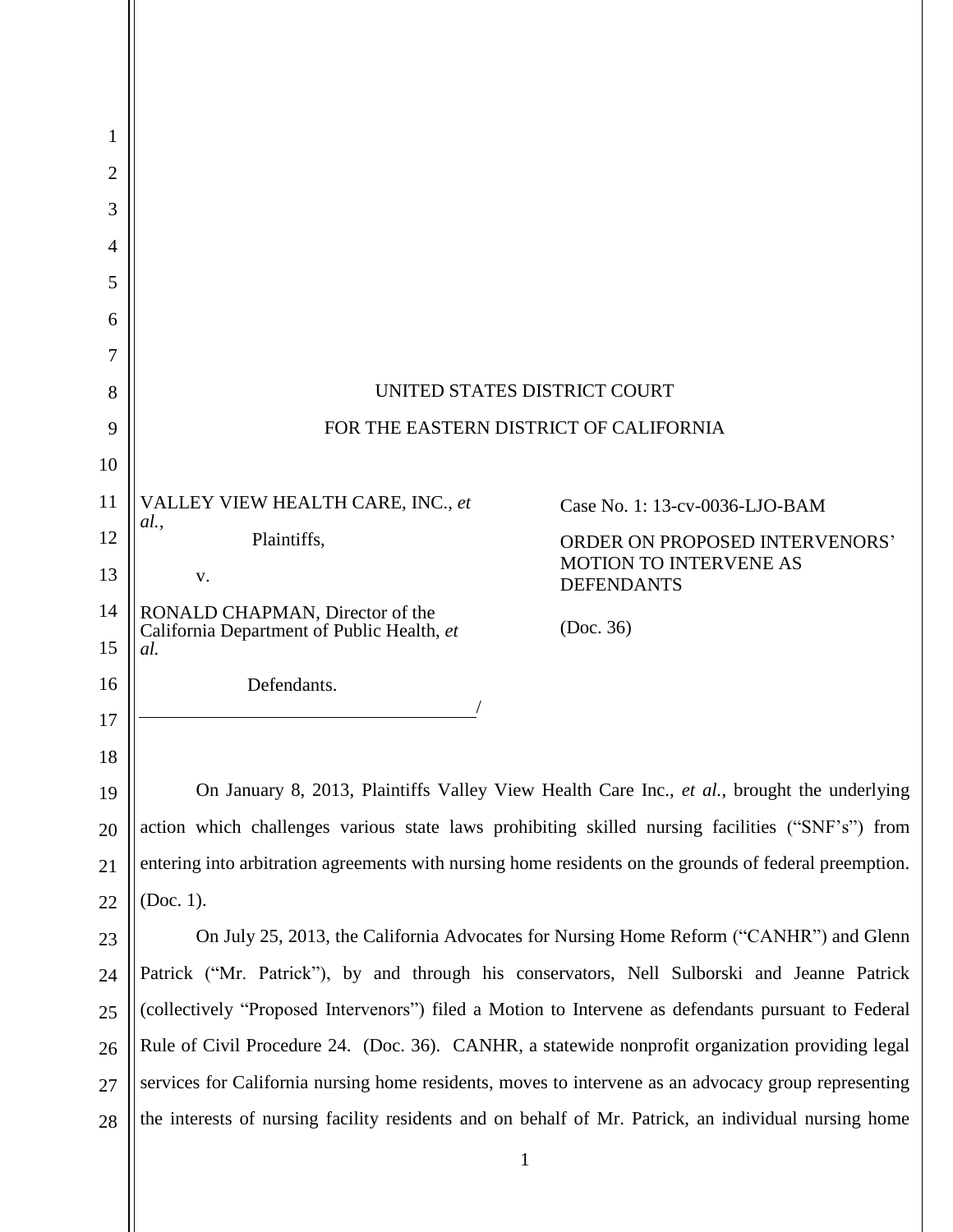resident at Plaintiff Golden Living Center HyPana in Modesto, California. Defendants Ronald Chapman, the Director of the California Department of Public Health, and the California Department of Public Health filed a non-opposition on August 8, 2013. (Doc. 43).

6 7 8 10 Plaintiffs filed their opposition on August 8, 2013. (Doc. 42), and CANHR filed its reply brief on August 15, 2013. (Doc. 42, 46). The Court heard oral arguments on August 23, 2013. Counsel Katherine Miller appeared by telephone for Plaintiffs. Counsel Pauline Gee and Ashante Norton appeared by telephone for Defendants. Counsel Gretchen Nelson appeared in person on behalf of the Proposed Intervenors. Counsel Kelly Bagby appeared on behalf of the AARP Foundation by telephone in support of Proposed Intervenors. Having carefully considered the parties' submissions, argument of counsel, and the entire record in this case, the Court DENIES the Proposed Intervenors' Motion to Intervene.

### **BACKGROUND**

13 14 15 16 17 18 19 20 21 22 Plaintiff California Association of Health Facilities ("CAHF") is a non-profit association representing licensed skilled nursing facilities and brings the underlying action on its behalf and as representative of its member skilled nursing facilities. Plaintiffs' Complaint at ¶¶ 1-3, Doc. 1. Six California skilled nursing facilities are also plaintiffs and with CAHF (collectively "Plaintiffs"), challenge the validity of California statutes and regulations to restrict skilled nursing facilities' arbitration of violations of the Patient's Bill of Rights<sup>1</sup> ("PBOR"), California Health and Safety Code, §§ 1599, *et seq*., as contrary to the Federal Arbitration Act (the "FAA"), 9 U.S.C. § 1. Plaintiffs seek declaratory and injunctive relief to prevent California Health and Safety Code §§ 1430(b), 1599.81(d), and California Code of Regulations Title 22 § 72516(d) from being enforced against California nursing home facilities. *Id*. at ¶ 4.

23

24

25

26

1

2

3

4

5

9

11

12

Section 1430(b) provides in pertinent part:

A current or former resident or patient of a skilled nursing facility . . . may bring a civil action against the licensee of a facility who violates any rights of the resident or patient as set forth in the Patients' Bill of Rights . . ., or any other right provided for by federal or state law or regulation. . . . The licensee shall be liable for the acts of the licensee's

 $\overline{a}$ 

<sup>27</sup>

<sup>1</sup> California's Patients' Bill of Rights set forth "fundamental human rights which all patients shall be entitled to in a skilled nursing, intermediate care facility, or hospice facility." Cal. Health & Safety Code, § 1599.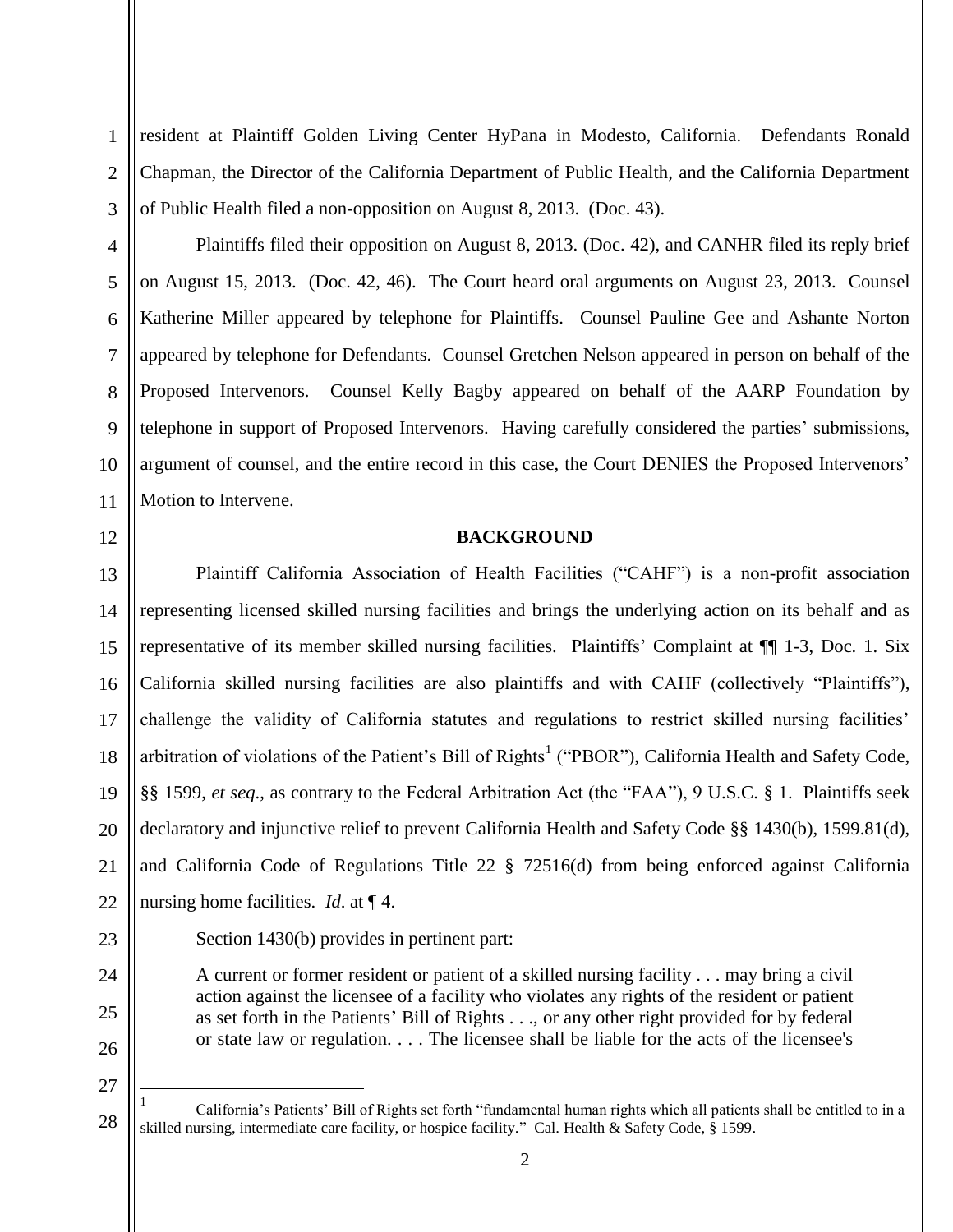employees. The licensee shall be liable for up to five hundred dollars (\$500), and for costs and attorney fees, and may be enjoined from permitting the violation to continue. **An agreement by a resident or patient of a skilled nursing facility or intermediate care facility to waive his or her rights to sue pursuant to this subdivision shall be void as contrary to public policy.** (Bold added.)

Section 1599.81(d) provides that if a contract for skilled nursing facility admission "contains an arbitration clause, the contract attachment pertaining to arbitration shall contain notice that under Section 1430, the patient may not waive his or her ability to sue for violation of the Patient's Bill of Rights." Plaintiffs note that section 1599.81(d) requires arbitration agreements for skilled nursing facilities to carve out claims based on the California Patient's Bill of Rights.

Section 72516(d) provides:

The licensee shall not present any arbitration agreement to a prospective resident as a part of the Standard Admission Agreement. Any arbitration agreement shall be separate from the Standard Admission Agreement and shall contain the following advisory in a prominent place at the top of the proposed arbitration agreement, in bold-face font of not less than 12 point type: "**Residents shall not be required to sign this arbitration agreement as a condition of admission to this facility, and cannot waive the ability to sue for violation of the Resident Bill of Rights."** (Bold in original.)

On July 25, 2013, Proposed Intervenors requested intervention. By this motion, Proposed Intervenors allege that they have a direct interest in this action and accordingly seek leave to intervene on behalf of nursing home residents to present several public policy considerations why claims by nursing home residents against SNF's should not be arbitrable. (Doc. 36).

**DISCUSSION**

CANHR argues it is entitled to intervene as a matter of right pursuant to Fed. R. Civ. P 24(a), or in the alternative, that it satisfies the requirements for permissive intervention pursuant to Fed. R. Civ. P. 24(b). Plaintiffs respond that CANHR not only fails to meet the requirements of Rule 24(a) and (b), but also that CANHR's Motion to Intervene is procedurally improper under Rule 24(c) and highly prejudicial to Plaintiffs. (Doc. 42).

# **1. Intervention as a Matter of Right**

Plaintiffs' first argue that CANHR cannot satisfy the requirements for intervention as a matter of right for three reasons: (1) CANHR's motion to intervene is untimely; (2) Proposed Intervenor, Mr.

28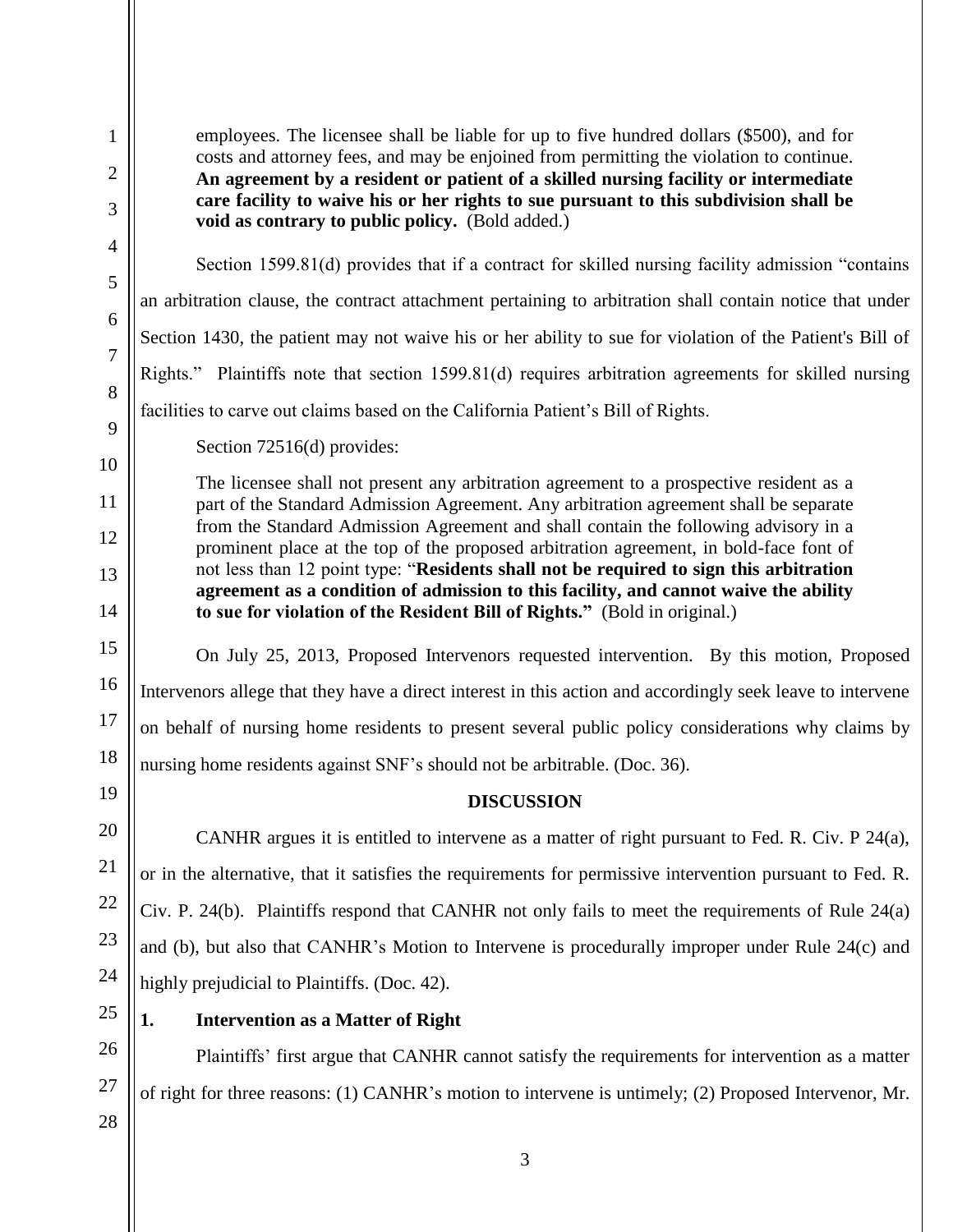3 Patrick, has not shown that he has a significant protectable interest because he is not subject to a signed agreement to arbitrate; and (3) government defendants adequately represent CANHR's interests.

**A. Legal Standard**

1

2

4

5 6 7 8 9 10 11 12 13 14 15 Pursuant to Federal Rule of Civil Procedure 24(a), an applicant is entitled to intervene as a matter of right if four conditions are met: (1) the application is timely; (2) the applicant has a "significant protectable interest" in the action; (3) "the disposition of the action may, as a practical matter, impair or impede the applicant's ability to protect its interest;" and (4) "the existing parties may not adequately represent the applicant's interest." *Citizens for Balanced Use v. Montana Wilderness Ass'n*, 647 F.3d 893, 897 (9th Cir. 2011). "While an applicant seeking to intervene has the burden to show that these four elements are met, the requirements are broadly interpreted in favor of intervention." *Id.* (citing, *Prete v. Bradbury*, 438 F.3d 949, 954 (9th Cir. 2006)). In evaluating whether the requirements are met, courts are "guided primarily by practical considerations, not technical distinctions." *Sw. Ctr. for Biological Diversity v. Berg*, 268 F.3d 810, 818 (9th Cir. 2001). As the Ninth Circuit has explained:

A liberal policy in favor of intervention serves both efficient resolution of issues and broadened access to the courts. By allowing parties with a practical interest in the outcome of a particular case to intervene, [courts] often prevent or simplify future litigation involving related issues; at the same time, [they] allow an additional interested party to express its views before the court.

*U.S. v. City of Los Angeles*, 288 F.3d 391, 397–98 (9th Cir. 2002).

## **B. Timeliness**

Plaintiffs argue that CANHR's motion is untimely as it was filed seven months after the complaint and noticed for hearing just one month prior to the close of fact discovery. (Doc. 33). Plaintiffs argue this is particularly egregious because CANHR intends to expand the scope of the underlying case beyond the issues framed by the existing pleadings. According to Plaintiffs, the Proposed Intervenors intend to develop various fact arguments concerning the purported public policy benefits of litigating versus arbitrating PBOR claims. In Plaintiffs' view, those arguments are irrelevant to the strict legal question of whether the FAA preempts California's restrictions on nursing

16

17

18

19

20

21

22

23

24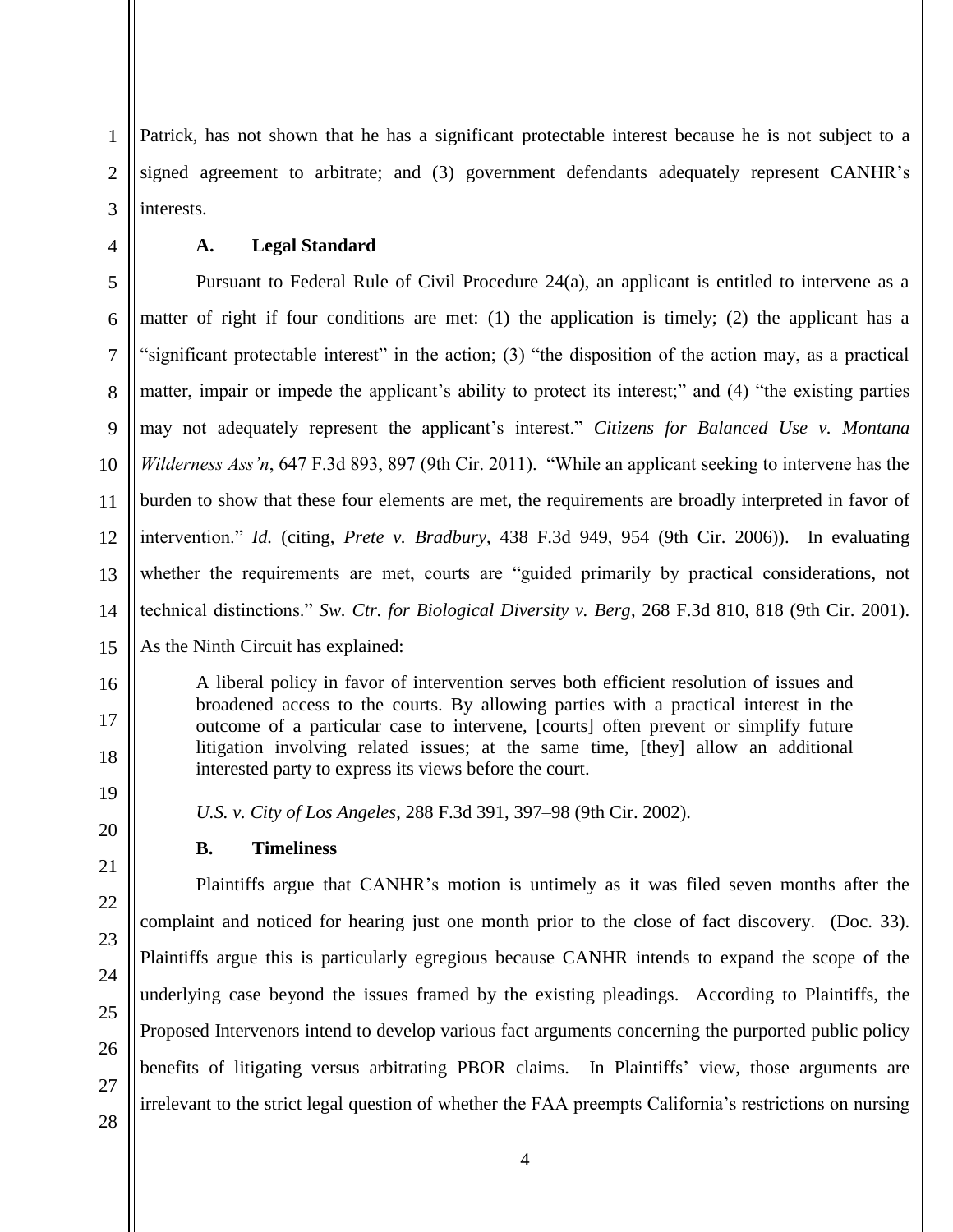home residents' ability to enter into voluntary, predispute arbitration agreements.

CANHR responds that this case remains at an early stage and that any delay was due in large part to Defendants' motion to dismiss. While this suit was filed seven months ago, CANHR filed its Motion only four months after the Court denied Defendants' motion to dismiss. According to CANHR, requesting intervention while Defendants' motion to dismiss was pending would waste judicial resources.

Timeliness is a "threshold requirement for intervention as a right." *Hazel Green Ranch, LLC v. U.S. Dep't of Interior*, No. 1:07-cv-00414 OWW-SMS, 2007 WL 2580570, at \*3 (E.D. Cal. Sept. 5, 2007). In determining whether a motion to intervene is timely, courts weigh three factors: "(1) the stage of the proceeding at which an applicant seeks to intervene; (2) the prejudice to other parties; and (3) the reason for and length of the delay." *Zurich Am. Ins. Co. v. ACE Am. Ins. Co*.,No. 11-cv-0881- KJM, 2012 WL 3884695, at \*2 (E.D. Cal. Sept. 6, 2012) (citing *U.S. v. Alisal Water Corp*., 370 F.3d 915, 921 (9th Cir. 2004)). "Timeliness is a flexible concept; its determination is left to the district court's discretion." *United States v. Alisal Water Corp*., 370 F.3d 915, 921 (9th Cir. 2004) (citation omitted).

27 28 Since the motion to intervene was filed one month shy of the fact discovery deadline, the first factor of timeliness weighs heavily against the Proposed Intervenors. The Court's primary concerns regarding timeliness are whether intervention will impair the Scheduling Order and whether Plaintiffs will be prejudiced by additional discovery and delay if CANHR is allowed to intervene. At oral argument, CANHR indicated that any propounded discovery will be minimal, and Proposed Intervenors will work within the confines of the current Scheduling Order. However, Proposed Intervenors' belief that it will not need to conduct discovery outside the Scheduling Order does not carry the day. Plaintiffs would be entitled to conduct discovery if Proposed Intervenors become a party in the case. Plaintiffs would thus simultaneously propound discovery while responding to Proposed Intervenors discovery all within a 30-day window, which the Court deems unduly burdensome. Despite assurances of minimal fact discovery, Proposed Intervenors have not established that there is enough time to reasonably accommodate additional discovery before the fact discovery deadline.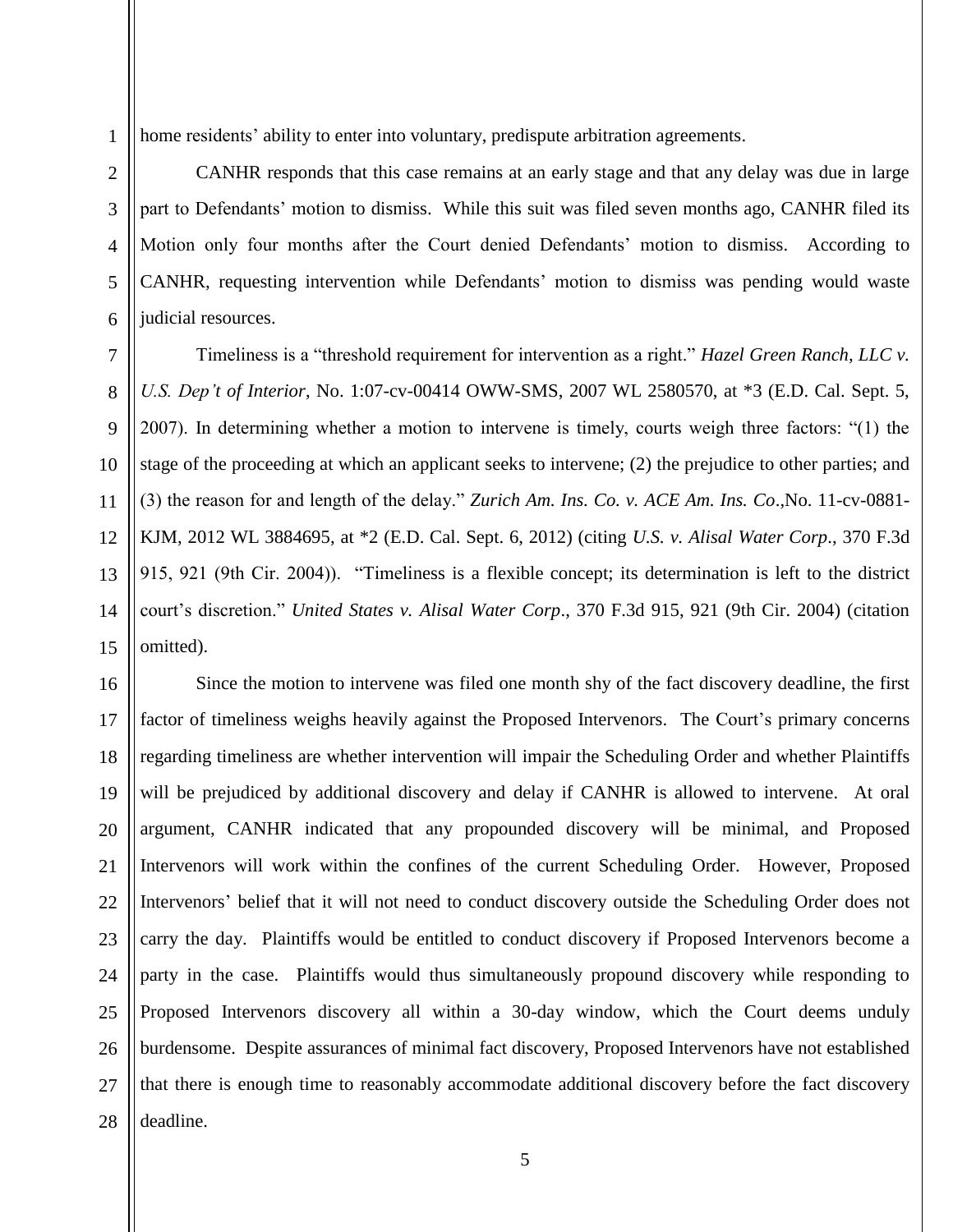In addition, Proposed Intervenors concede that they seek discovery to present factual evidence regarding the public policy impact of restricting residents' access to courts. Plaintiffs' primary objection to intervention and resulting discovery is that factual public policy arguments are irrelevant to the strict legal question of whether the FAA preempts the statutes and regulation at issue. Plaintiffs' challenge to Proposed Intervenors factual discovery on relevancy and other grounds ensures the potential for discovery disputes. The Court agrees that the purely legal issues in this case make the discovery proposed by Intervenors irrelevant. Consequently, the Scheduling Order undoubtedly will be modified, or requests to modify will be made.

The underlying suit addresses whether the State statutes and regulation as written are contrary to the FAA. Thus, permitting intervention will delay unnecessarily the proceedings and jeopardize judicial economy with requests for extensions and inevitable law and motion practice. In light of the discovery deadline and the potential for prejudice to Plaintiffs, Proposed Intervenors' Motion is untimely.

1

2

3

4

5

## **C. Significant Protectable Interest**

27 28 CANHR cites several protectable interests as the basis for its intervention. Specifically, Proposed Intervenors are a nursing home resident and a statewide organization representing the interest of nursing home residents. This litigation concerns the admission agreements between nursing homes and their residents. Therefore, the outcome of this litigation will affect the relationship between nursing homes and residents, as well as residents' possible access to the courts. *See e.g. Cleary v. Waldman*, 959 F. Supp 222 (D.N.J. 1997) (nursing home associations had a right to intervene in an action where the State was being asked to take regulatory action against nursing homes, further because individual members of the intervenors had standing in this suit). CANHR also argues that drafting and shaping the terms of nursing home agreements is fundamental to its purpose. According to CANHR, they have sponsored or co-sponsored several pieces of legislation related to nursing home admission agreements making intervention necessary to ensure that their previous legislative efforts are not subverted through the underlying lawsuit. Finally, if Plaintiffs succeed in enjoining the enforcement of the new provisions preventing arbitration, as a practical matter, the result will largely eliminate nursing home patients' right to a jury trial.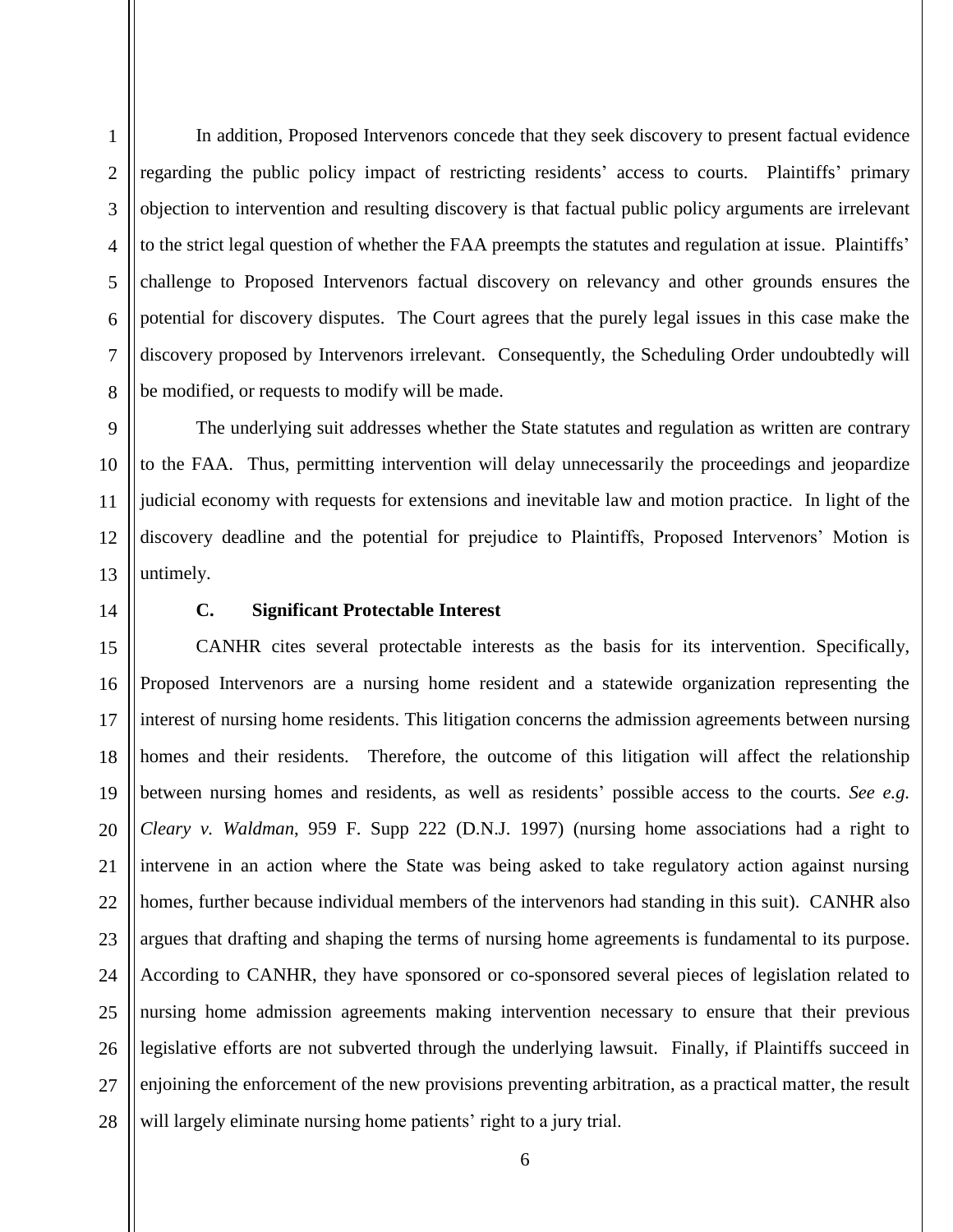Plaintiffs disagree stating that CANHR has not established a protectable interest because the statutes at issue only affect residents who have signed predispute arbitration agreements and there is no evidence that Mr. Patrick has "signed a voluntary, predispute arbitration agreement in connection with [his] SNF residency." (Doc. 11 at 16).

Whether an applicant for intervention as of right demonstrates sufficient interest in an action is a 'practical, threshold inquiry,' and '[n]o specific legal or equitable interest need be established.'" *Citizens for Balances Use v. Montana Wilderness Ass'n*, 647 F.3d 893, 897 (9th Cir. 2011) (quoting *Nw. Forest Res. Council v. Glickman*, 82 F.3d 825, 836 (9th Cir.1996)). "To demonstrate a significant protectable interest, an applicant must establish that the interest is protectable under some law and that there is a relationship between the legally protected interest and the claims at issue." *Id*. "An applicant generally satisfies the 'relationship' requirement only if the resolution of the plaintiff's claims actually will affect the applicant." *Donnelly v. Glickman*, 159 F.3d 405, 410 (9th Cir.1998). No bright line rule determines whether the applicant has a significant interest. *Southern Cal. Edison Co. v. Lynch*, 307 F.3d 794, 802-803 (9th Cir.2002).

There is no dispute that CANHR is an official proponent of the Patients' Bill of Rights and its treatment of arbitration agreements between SNF's and nursing home residents. (Doc. 36 at 7). This Court has found a significant protectable interest where a public interest group sought to intervene in an action challenging a statute based on the party's support of the enacting legislation. *See Pickup v. Brown*, 2012 U.S. Dist. LEXIS 172027 (E.D. Cal. Dec. 4, 2012) (public interest group who sponsored challenged legislation had a significantly protectable interest where legislation was the subject of the underlying action).

28 Further, Plaintiffs' argument that Mr. Patrick lacks standing because he has not signed a binding arbitration agreement is without merit for two reasons. First, as alleged in the declaration of Nell Sulborski, even if Mr. Patrick or facility residents initially refuse to sign arbitration agreements upon admission to a nursing home facility, they are often pressured to sign agreements at a later date by nursing staff who impliedly condition continued stay in the facility upon agreeing to arbitrate. Nell Decl. ¶ 3. Indeed, although Mr. Patrick has not yet agreed to arbitration, Mr. Patrick's conservators have received several phone calls urging him to sign an arbitration agreement since his admission to

1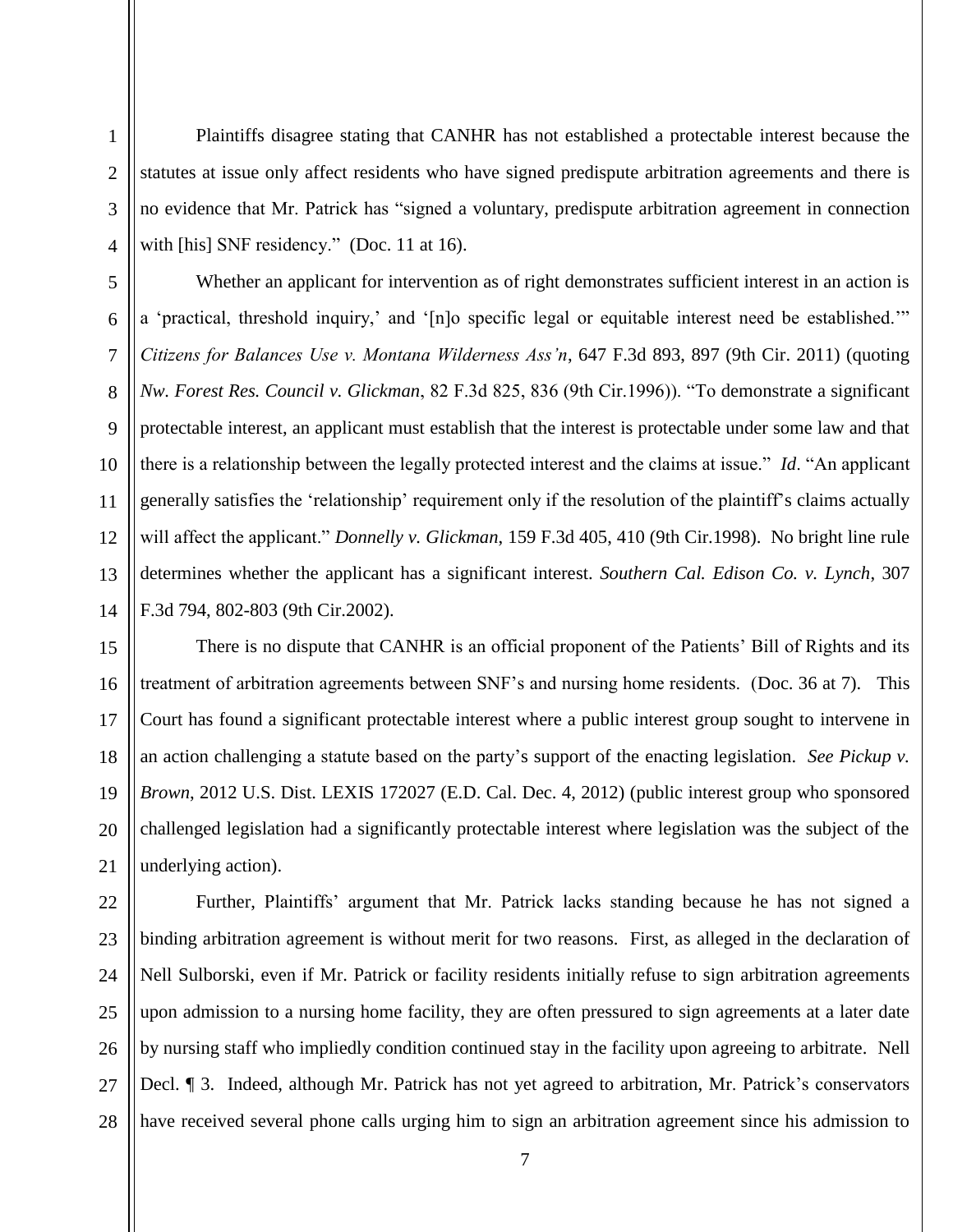1 2 3 4 the Golden Living facility. Nell Decl. ¶ 5,6. Second, Ninth Circuit precedent generally indicates that interveners are not required to demonstrate Article III standing independent of the defendants. *See Vivid Entm't, LLC v. Fielding,* 2013 U.S. Dist. LEXIS 109251, at \* (C.D. Cal. Aug. 2, 2013) (official proponents of a ballot measure did not need to meet Article III standing requirements to intervene)

Finally, according to CANHR, the relief sought by Plaintiffs would result in undoing all of the Proposed Intervenors efforts to insure that patients are adequately apprised of their rights and maintain the power to give voluntary and informed consent. The Court agrees that Proposed Intervenors have shown a significant protectable interest.

### **D. Adequate Representation**

Finally, the Court turns to whether the government defendants will adequately represent the Proposed Intervenors' interests in this action. When evaluating the adequacy of representation, the Court must consider three factors: (1) whether the present parties will "undoubtedly make all of the intervenor's arguments;" (2) whether the present parties can and will make those arguments; and (3) whether the proposed intervenor "offers a necessary element to the proceedings that would be neglected." *Zurich*, 2012 WL 3884695, at \*3 (quoting *Sagebrush Rebellion, Inc. v. Watt*, 713 F.2d 525, 528 (9th Cir. 1983)). The most important factor is "how the interest compares with the interest of existing parties." *Arakaki v. Cayetano*, 324 F.3d 1078, 1086 (9th Cir. 2003).

Plaintiffs argue that the Court should deny Proposed Intervenors' motion for intervention because the government defendants can adequately represent their interests.

In this Circuit, "there is an assumption of adequacy when the government is acting on behalf of a constituency that it represents. "In the absence of a very compelling showing to the contrary, it will be presumed that a state adequately represents its citizens when the applicant shares the same interest." *Arakaki,* 324 F.3d at 1086. According to Plaintiffs, there is no dispute that Defendants and Proposed Intervenors have identical objectives: defending the challenged sections from being found preempted by the FAA. This unity of objectives triggers the requirement that Proposed Intervenors must make a "very compelling" showing of the government's inadequacy of representation.

28 Plaintiffs argue that Proposed Intervenors cannot make a very compelling showing for several reasons: (1) there is no argument that government defendants are unwilling or incapable of making all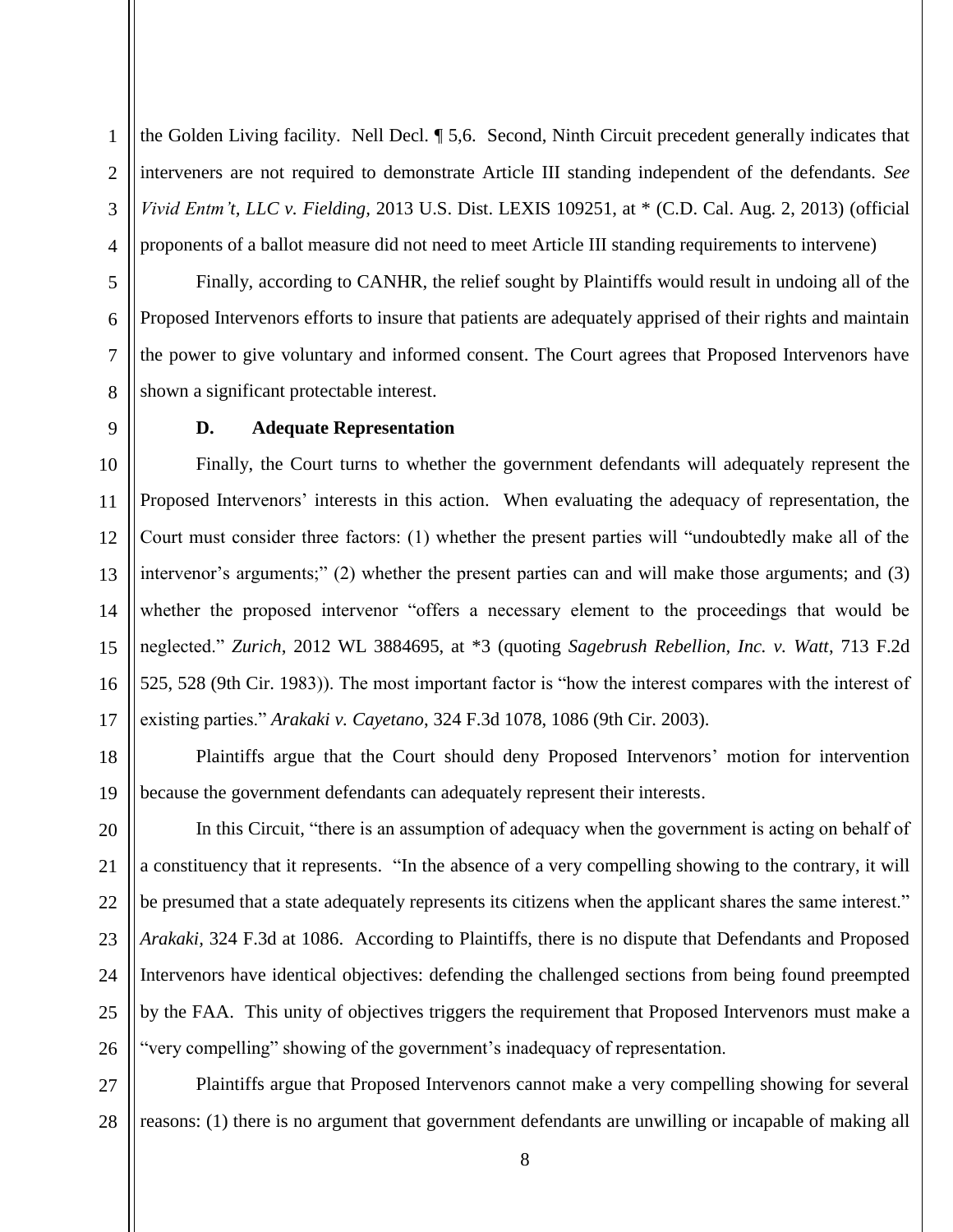3 8 of CANHR's legal arguments; (2) there is no basis to suggest that the government defendants will change their position such that Proposed Intervenors "are left out in the cold;" (3) CANHR has not shown that they would offer any necessary elements to the proceeding that other parties would neglect; (4) the additional evidence CANHR attempts to provide regarding the "economic reality" or impact of limiting a patients' right to a jury trial injects an irrelevant policy debate into the purely legal question of whether the FAA preempts California's restrictions; and (5) if CANHR has additional factual information to offer, the parties may request leave to submit an amicus brief. (Doc. 42 at 11-14).

1

2

4

5

6

7

9

11

17

18

19

20

10 12 13 CANHR responds that while their interests are similar to the governments' interests; they are not identical. More specifically, Proposed Intervenors seek to obtain a ruling rejecting Plaintiffs' attempts to limit the rights of nursing home patients, whereas the State has an interest in protecting the entirety of the law. "This difference could create differing points of view regarding the litigation as a whole." (Doc. 36).

14 15 16 CANHR points to the Tenth Circuit where the Court recognized the distinction between a government's interest in its laws and the interests of individuals affected by the law. *See WildEarth Guardians v. U.S. Forest Serv*., 573 F.3d 992, 996 (10th Cir. 2009). There, the Court remarked:

The government's representation of the public interest generally cannot be assumed to be identical to the individual parochial interest of a particular member of the public merely because both entities occupy the same posture in the litigation. In litigating on behalf of the general public, the government is obligated to consider a broad spectrum of views, many of which may conflict with the particular interest of the would-be intervenor. Government policy may shift. *Id.* at 996.

21 22 23 24 CANHR also argues that the government's position could change throughout litigation, potentially leaving Proposed Intervenors with no alternative forum in which they could mount a robust defense effectively leaving them "out in the cold." Finally, Proposed Intervenors are concerned that the government may have limited resources to adequately address Plaintiffs' suit.

25 26 27 28 The most important factor in determining the adequacy of representation is how the intervenor's interest compares with the interests of existing parties. 7C Wright, Miller & Kane, *Federal Practice and Procedure* § 1909, at 318 (2d ed. 1986). When an applicant for intervention and an existing party have the same ultimate objective, a presumption of adequacy of representation arises.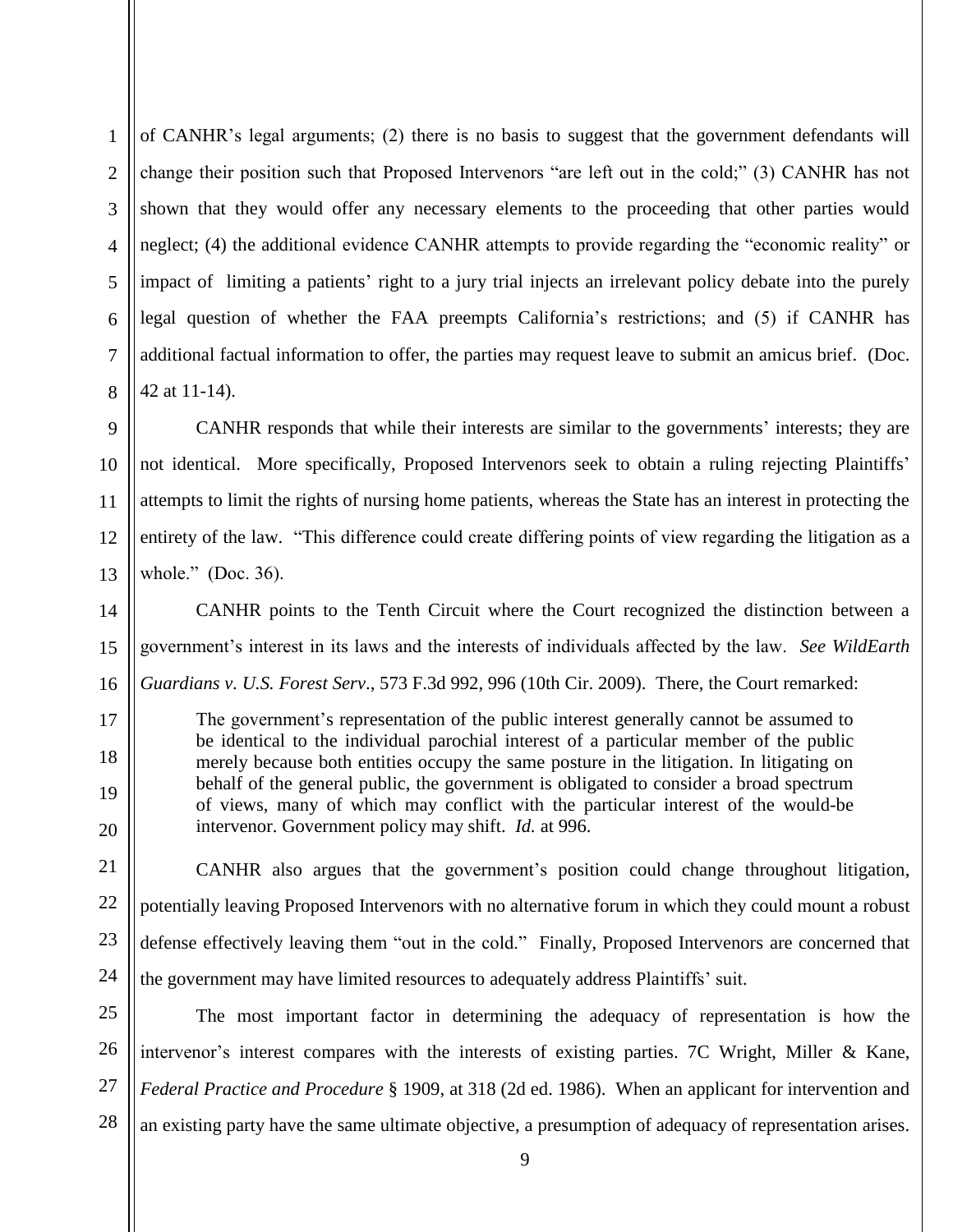1 2 *League of United Latin Am. Citizens v. Wilson,* 131 F.3d 1297, 1305 (9th Cir. 1997). If the applicant's interest is identical to that of one of the present parties, a compelling showing should be required to demonstrate inadequate representation. 7C Wright, Miller & Kane, § 1909, at 318-19.

There is also an assumption of adequacy when the government and the applicant are on the same side. *City of Los Angeles*, 288 F.3d at 401-02. In the absence of a "very compelling showing to the contrary," it will be presumed that a state adequately represents its citizens when the applicant shares the same interest. *Arakaki,* 324 F.3d 1086; 7C Wright, Miller & Kane, § 1909, at 332. Where parties share the same ultimate objective, differences in litigation strategy do not normally justify intervention. *City of Los Angeles*, 288 F.3d at 402.

24 CANHR has not overcome the presumption that the government defendants will adequately represent its interests. First, based on the record before this Court, Defendants have demonstrated they are capable and willing to make all of CANHR's arguments. CANHR argues that it would present information on how arbitration agreements can delay or impede claims, diminish recovery, and have a substantial impact on elder abuse claims. CANHR's chief concern is that existing defendants may not make the identical arguments that rather than promote the PBOR, arbitration would have a chilling effect on PBOR claims due to the economic reality of the limited potential for recovery, the time delays on an aging population, and the cost requirements of arbitration. However, there is nothing to suggest that the government defendants are incapable or unwilling to present these policy arguments. The very statutes and regulations challenged were adopted based upon public policy reasons. In defending the legislation, the government defendants will necessarily defend on public policy grounds. While government defendants may be called upon to make policy arguments that Proposed Intervenors are also equipped to address; the only question the Court must resolve is whether existing defendants are capable and willing to make these arguments should it be necessary. *Id.* at 1087. The Court finds that the government defendants are capable and willing.

25 26 27 Next, the circumstances in this case are not similar to those which prompted holdings of inadequate representation by government defendants in other cases. Unlike the authority cited by CANHR, where the Court found that representation by the government defendant was inadequate, the Proposed Intervenors' interests in this case do not conflict with those of the existing defendants. *See*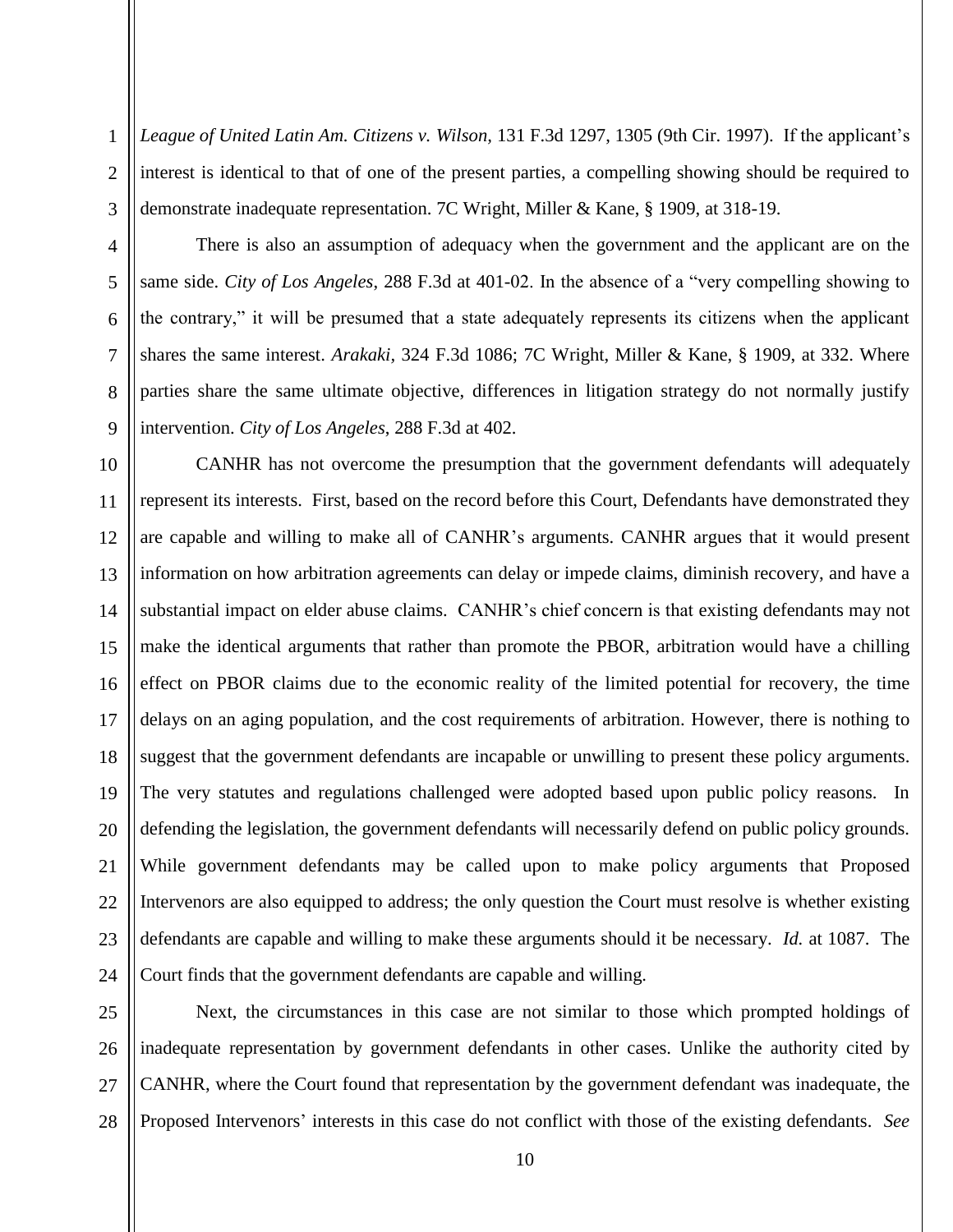1 2 3 4 5 6 7 8 9 10 11 12 13 14 15 16 *e.g. Citizens for Balanced Use v. Montana Wilderness Assoc.,* 647 F.3d 893, 898-899 (9th Cir. 2011) (Government defendants reluctantly limited the use of snowmobiles in a national forest. Conservation advocacy groups were allowed to intervene on the side of government defendants where government was simultaneously seeking to overturn the order limiting the use of snowmobiles that it had issued reluctantly and that it was now required to defend); *Idaho Farm Bureau Federation v*. *Babitt*, 58 F.3d 1392, 1398 (9th Cir. 1995) (Government defendant proposed that a certain species of snail be placed on the endangered species list but made little effort to actually list the species as endangered. Advocacy group was allowed to intervene because government defendants had delayed making a final decision over 7.5 years and took action only after proposed intervenors filed suit to compel government defendants to make a decision); *County of Fresno v*. *Andrus*, 622 F.2d 436, 439 (9th Cir. 1980) (intervention allowed where court observed that there was reason to doubt that the government defendant would fully protect the advocacy groups interest where the government defendant began its rulemaking only reluctantly after the advocacy group brought a law suit against it). Here, both the intervenors and the government defendants are aligned. Both seek to uphold the public policy underlying the legislation. Therefore, the government defendants will adequately represent Proposed Intervenors' interests.

17 18 19 20 21 22 23 24 25 26 27 28 Proposed Intervenors also cite *Lockyer v. United States*, for the proposition that intervention is warranted where the government's narrow interpretation of a statute conflicts with a broader interpretation argued by intervenors. 450 F.3d 436, 443-33 (9th Cir. 2006). Proposed Intervenors argue that they advocate for a broader interpretation of the California statutes than the government. As an example, they point to the PBOR which requires, among other things, that nursing facilities explicitly inform residents that they cannot waive certain rights and requires that arbitration agreements be separate from admission agreements. Cal. Code of Regs. tit. 22, § 72516(d). Proposed Intervenors argue that these regulations concern informed consent and not FAA preemption. In their suit, Plaintiffs challenge these specific regulations; however the government did not present arguments on why striking down these informed consent provisions would negatively impact the rights of nursing home residents and their ability to give informed consent. CANHR argues it must protect the interests of nursing home residents that fall outside of the scope of potential FAA preemption.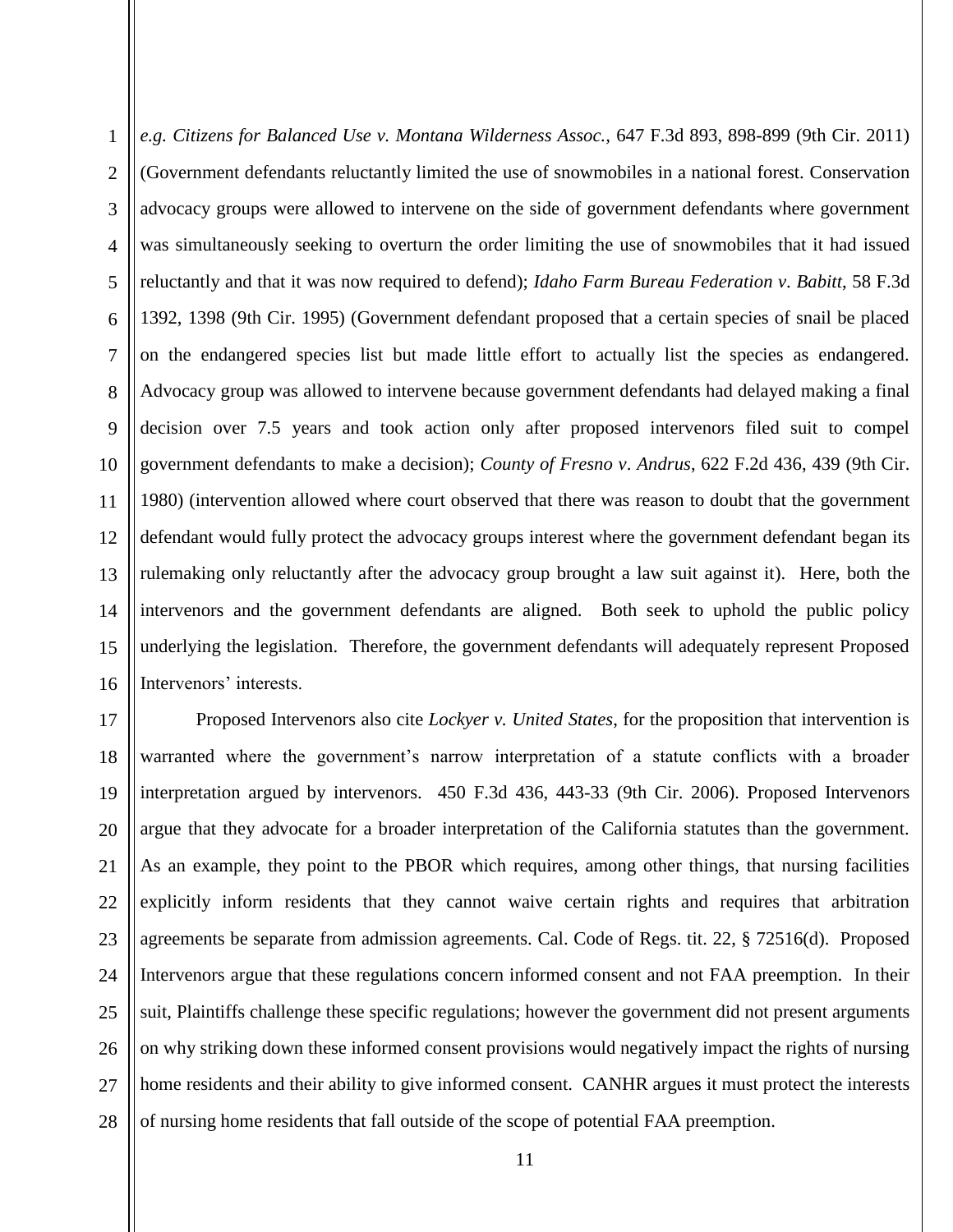1

2

3

4

5

6

7

8

9

In *Lockyer*, the Court held that if a proposed intervenor argues that its interpretation of a contested statute differs from that of the government, "the proposed intervenor must demonstrate a likelihood that the government will abandon or concede a potentially meritorious reading of the statute." *Lockyer,* 450 F.3d at 444. The proposed intervenor in *Lockyer* satisfied this requirement because the government had actually advocated a narrow interpretation of the challenged statute in its brief, which contradicted the broad interpretation supported by the proposed intervenors. Proposed Intervenors compare their situation to *Lockyer*, but the government in that case was advocating for a limiting construction of the federal statute that was much narrower than advocated-for by the proposed intervenors. *Id.* at 444.

10 11 12 13 14 15 16 17 Unlike *Lockyer*, Proposed Intervenors have not presented convincing arguments that government defendants refuse to defend the validity of all of the challenged sections vigorously. The responsive pleadings filed by the government defendants fully respond to all of the statutory challenges posed by Plaintiffs. Further, Proposed Intervenors have not argued convincingly that the government defendants lack the resources to defend the legislation vigorously. Any lack of resources is speculative. To the extent that Proposed Intervenors have identified any difference in argument that Defendants did or will not make in this action, the Court finds that Proposed Intervenors should be granted leave to file amicus briefing to address issues, as discussed below.

18 19 20 For the foregoing reasons, the Court finds that Proposed Intervenors have failed to rebut the presumption that Defendants will represent Proposed Intervenors' interests in this action adequately. Therefore, Proposed Intervenors are not entitled to intervene as a matter of right.

21

22

23

24

### **E. Procedurally Proper**

Finally, Plaintiffs also argue that the Proposed Intervenors failed to file a proposed answer in their motion for intervention and have therefore failed to meet the procedural requirements of Rule  $24(c)$ .

25 26 27 28 Plaintiffs' argument concerning Proposed Intervenors' failure to attach a proposed pleading is not persuasive. In the Ninth Circuit, if a proposed intervenor is content to stand on the existing pleading or describes the basis for intervention, attachment of a proposed pleading is unnecessary. *See Westchester Fire Ins. Co. v. Mendez*, 585 F.3d 1183, 1188 (9th Cir. 2009) ("We have made clear that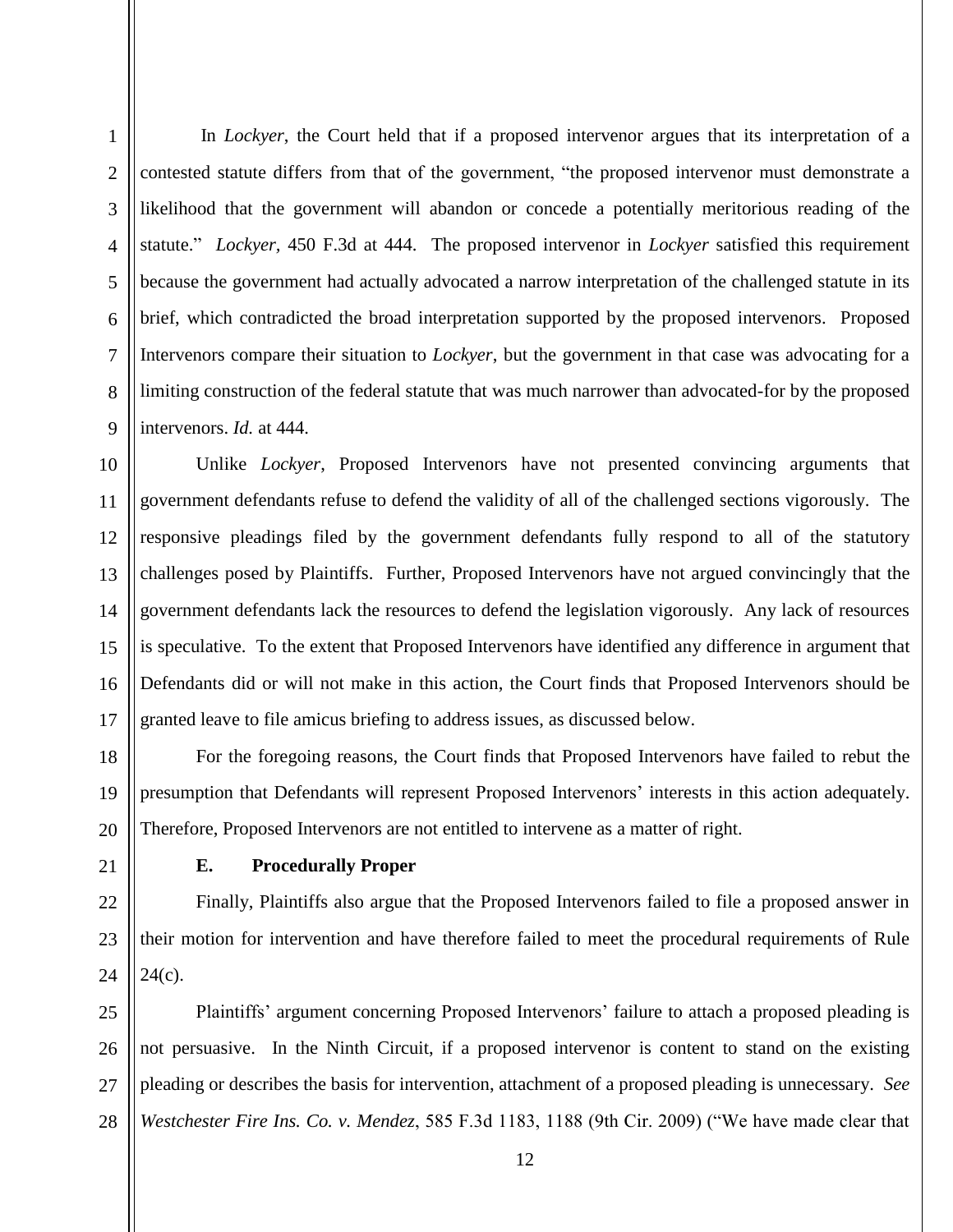3 4 6 the failure to comply with the Rule 24(c) requirement for a pleading is a purely technical defect which does not result in the disregard of any substantial right. Courts, including this one, have approved intervention motions without a pleading where the court was otherwise apprised of the grounds for the motion") (citations and quotations omitted); *Munoz v. PHH Corp.*, 2013 U.S. Dist. LEXIS 106004, at \*15 (E.D. Cal. July 26, 2013) (motion to intervene procedurally proper even though movants failed to attach their proposed pleading); *Dixon v. Cost Plus*, No. 12-cv-2721, 2012 U.S. Dist. LEXIS 90854 , 2012 WL 2499931, at \*6 (N.D. Cal. June 27, 2012) ("A Rule 24(c) attachment is not required where ... the movant describes the basis for intervention with sufficient specificity to allow the district court to rule") (citations and quotations omitted).

1

2

5

Here, Plaintiffs were on notice as to the grounds for intervention which were detailed in Proposed Intervenors' motion to intervene. Further, Proposed Intervenors attached a copy of their proposed answer less than two weeks after their motion was filed, curing any procedural defect under Rule 24(c). Nevertheless, as explained above, Proposed Intervenors have not demonstrated their right to intervene as of right.

#### **2. Permissive Intervention**

25 Although Proposed Intervenors are not entitled to intervene as a matter of right pursuant to Rule 24(a), they may satisfy the requirements for permissive intervention pursuant to Rule 24(b). An applicant who seeks permissive intervention must demonstrate that "it meets three threshold requirements: (1) it shares a common question of law or fact with the main action; (2) its motion is timely; and (3) the court has an independent basis for jurisdiction over the applicant's claims." *Donnelly v. Glickman*, 159 F.3d 405, 412 (9th Cir. 1998). "Even if an applicant satisfies those threshold requirements, the district court has discretion to deny permissive intervention." *Donnelly v. Glickman*, 159 F.3d 405, 412 (9th Cir. 1998). "In exercising its discretion, the court must consider whether the intervention will unduly delay or prejudice the adjudication of the original parties' rights." Fed. R. Civ. Pro. 24(b)(3).

26 27 28 The Court exercises its discretion to deny permissive intervention. The intervention has the potential to impact the Scheduling Order adversely and delay the proceedings. As Plaintiffs stated at oral argument, Plaintiffs will need discovery and the time remaining on fact discovery expires shortly.